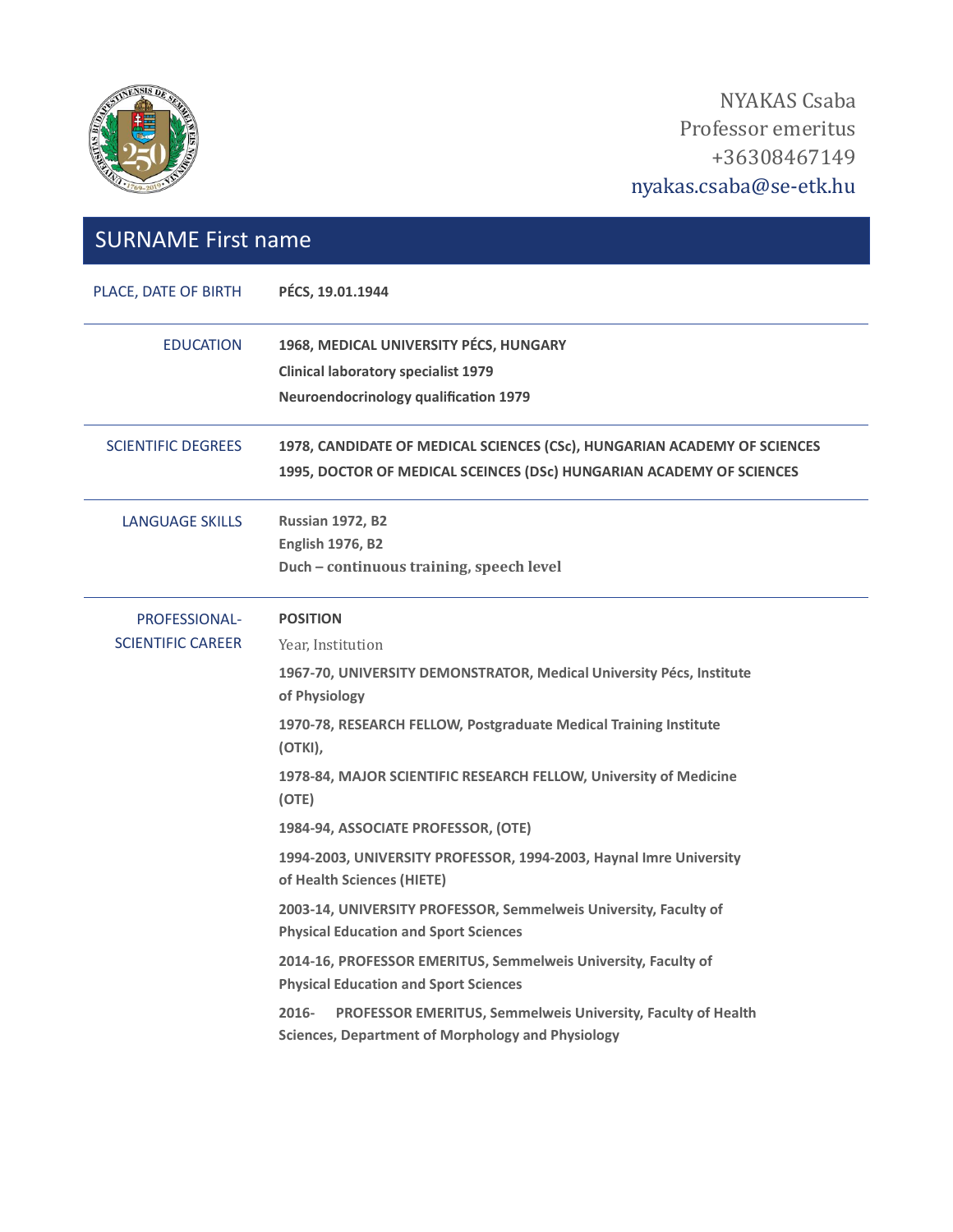| <b>PUBLICATION LIST IN</b><br><b>MTMT DATABASE</b> | https://m2.mtmt.hu/gui2/?type=authors&mode=browse&sel=10010173                                                                                                                                                                                                                                                                                                                                                  |
|----------------------------------------------------|-----------------------------------------------------------------------------------------------------------------------------------------------------------------------------------------------------------------------------------------------------------------------------------------------------------------------------------------------------------------------------------------------------------------|
| <b>SUBJECTS TAUGHT</b>                             | <b>OTE 1978-84 (laboratory specialist training)</b><br>- clinical laboratory diagnostics<br>- laboratory endocrinology<br>- clinical biochemistry                                                                                                                                                                                                                                                               |
|                                                    | <b>Semmelweis University TSK 2003-14</b>                                                                                                                                                                                                                                                                                                                                                                        |
|                                                    | - laboratory diagnostics<br>- pathophysiology<br>- neurology<br>- nutrition and metabolism<br>- sports nutrition<br>- prevention and rehabilitation in kinesiology<br>- dietary prevention and rehabilitation<br><b>Semmelweis University, ETK 2016-</b><br>- gerontology and geriatrics I and II<br>- sports physiology<br>- applied sport physiology and health sciences                                      |
|                                                    | - sports and heart                                                                                                                                                                                                                                                                                                                                                                                              |
| <b>PRACTICES LED</b>                               | - The management of the practical tutorial work is mainly related to the scientific work<br>(PhD training can be highlighted) and is aimed at training and employing the staff. In<br>Hungary, this period dates back to more than 50 years, and in the Netherlands it has now<br>reached 50 years.<br>- In general, theoretical lectures (mainly PhD courses) partly dealt with practical training as<br>well. |
| <b>TEACHING IN</b><br>DOCTORAL PROGRAM             | SEMMELWEIS UNIVERSITY, PHYSICAL EDUCATION AND SPORT SCIENCE FAFULTY<br>2003-14                                                                                                                                                                                                                                                                                                                                  |
|                                                    | <b>PhD</b> conducted courses:                                                                                                                                                                                                                                                                                                                                                                                   |
|                                                    | sport-nutrition,<br>healthy and pathological aging,<br>sport endocrinology                                                                                                                                                                                                                                                                                                                                      |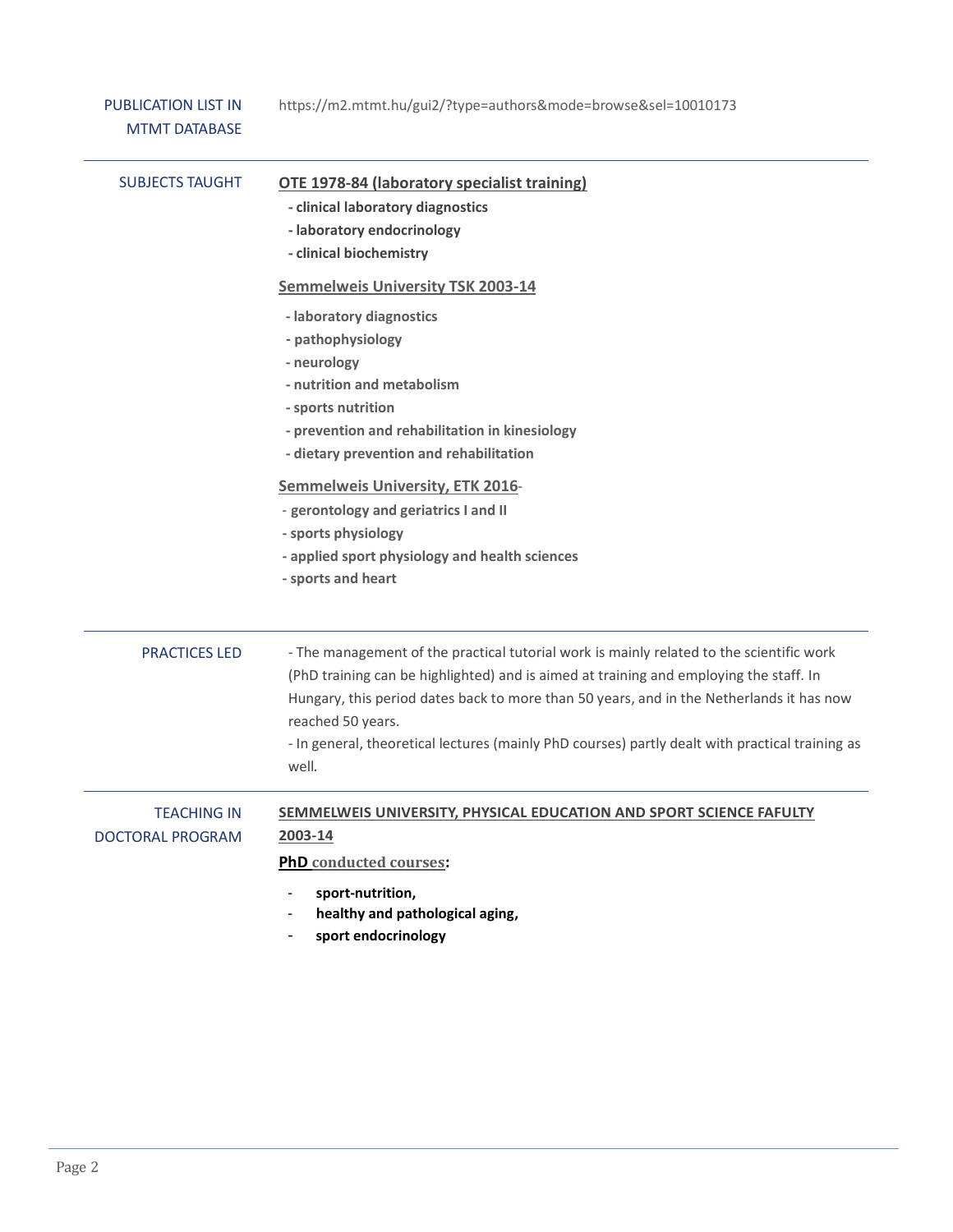|                                               | <b>SEMMELWEIS UNIVERSITY, HEALTH SCIENCE FACULTY 2021-</b>                                                                                                                   |
|-----------------------------------------------|------------------------------------------------------------------------------------------------------------------------------------------------------------------------------|
|                                               | <b>Research topics title:</b>                                                                                                                                                |
|                                               | - metabolism and nervous system effects of exercise and nutrition                                                                                                            |
|                                               | - healthy and pathological aging of the brain: animal experiments and human studies                                                                                          |
|                                               | - active and passive exercise: fall and dementia prevention                                                                                                                  |
|                                               | <b>Course titles:</b>                                                                                                                                                        |
|                                               | - exercise-nutrition interactions in prevention and rehabilitation                                                                                                           |
|                                               | - healthy and abnormal aging of the brain                                                                                                                                    |
|                                               |                                                                                                                                                                              |
| PARTICIPATION IN TDK<br><b>WORK</b>           | - during the PHD training, the work related to 'TDK' is coupled to the research activities of<br>doctoral students, i.e. for my part the management of TDK work is indirect. |
| PROFESSIONAL-<br><b>SCIENTIFIC ACTIVITIES</b> | <b>Memberships and mandates of the Scientific Committees:</b>                                                                                                                |
|                                               | Joint Committee of the Hungarian Academy of Sciences and Endocrinology and<br>Metabolic Research, - member between 1985-89, then from 1990 to 1994.                          |
|                                               | ETT, Scientific Committee of Ministry of Health, named: Metabolic research in intact<br>and pathological conditions. Nutrition science, - member from 1990 to 1998.          |
|                                               | OTKA, Scientific Commission, 1994-1998                                                                                                                                       |
|                                               | MTA, Member of the Clinical Analytical Working Committee since 1997 for one term.<br>$\overline{\phantom{a}}$                                                                |
|                                               | MTA, Member of the Sports Science Committee since 2003 for one term.                                                                                                         |
|                                               | MTA, (Baranya County) Department of Motion Science and Rehabilitation member<br>since 2003, for one term.                                                                    |
|                                               | Semmelweis University, Health Science Faculty, Health Science Doctoral School,<br>founding member and program manager from 2020.                                             |
| <b>MEMBERSHIP IN</b>                          | <b>SCIENTIFIC SOCIETY MEMBERSHIP</b>                                                                                                                                         |
| <b>ORGANISATIONS</b>                          | - Hungarian Physiological Society                                                                                                                                            |
|                                               | - Hungarian Society of Endocrinology and Metabolism                                                                                                                          |
|                                               | - Hungarian Neuroscience Society                                                                                                                                             |
|                                               | - Hungarian Society of Neurologists and Psychiatrists, Alzheimer's disease section                                                                                           |
|                                               | - Intern. Society of Developmental Neuroscience                                                                                                                              |
|                                               | - Intern. Psychoneuroendocrine Society                                                                                                                                       |
|                                               | - Intern. Brain Research Organization                                                                                                                                        |
|                                               | - European Neuroscience Society                                                                                                                                              |
|                                               | - Intern. Society of Endocrinology                                                                                                                                           |
|                                               | - Hungarian Obesity Scientific Society, vice-president since 2004, co-president 2013-18                                                                                      |
|                                               | - Hungarian Sports Science Association, Committee of Human Movement Science, where<br>president from 2015 on                                                                 |
|                                               | - Hungarian Society of Gerontology and Geriatrics, member of the board since 2015                                                                                            |